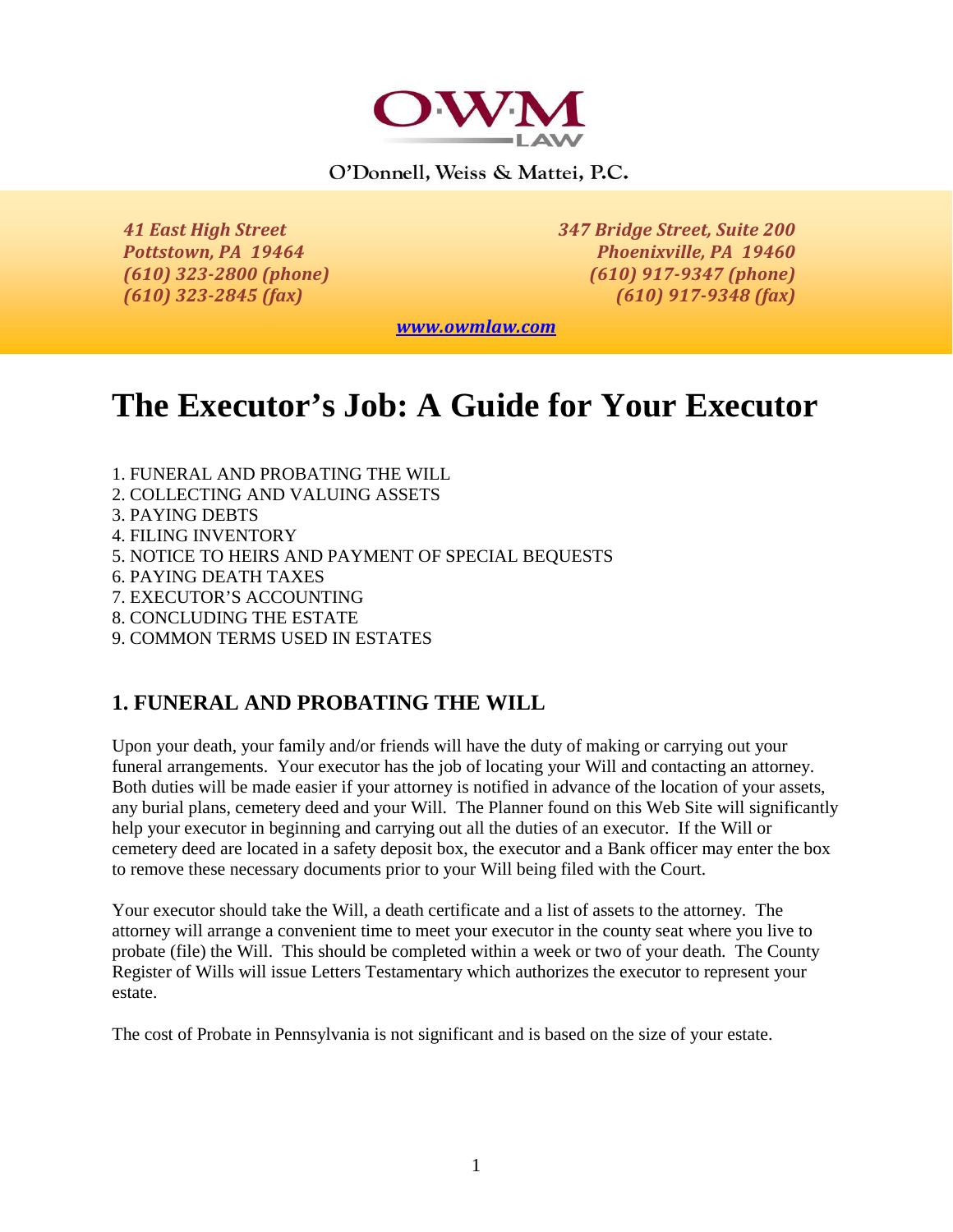# **2. COLLECTING AND VALUING ASSETS**

The attorney will see that appropriate notice of the estate is advertised.

Your executor will deliver to the attorney all documents related to any savings accounts, certificates, stocks, bonds, deeds and titles. The attorney will write for date of death values on all securities and savings accounts. Other assets such as real estate, vehicles and household items will be separately appraised by appraisers agreed to by your executor and attorney. Names of individuals you relied on during your lifetime and listed in the Planner on this Web Site will be helpful.

Liquid assets such as checking and savings accounts will often be immediately placed in an estate checking account and/or savings account to be used for prompt payment of estate debts.

## **3. PAYING DEBTS**

Your estate debts are comprised of whatever bills are due from you at your death, including all bills related to your final illness and burial. The executor should obtain all utility bills and statements from all creditors as to the balance on any bill due at your death. In compiling bills related to your death, the executor should be careful to include charges for long distance calls to notify distant relatives and friends. Also included are bills for flowers and a funeral luncheon or your particular mourning tradition. Copies of all such bills are presented to the attorney who will use them as deductions on the estate's Pennsylvania Inheritance Tax return and the Federal Estate Tax return. Your estate may deduct a maximum \$3,500.00 family exemption when an immediate family member shares the same home with you at your death. An executor's commission and the attorney's fees are also deductible.

Estate checking and savings accounts are usually maintained by the attorney's office.

# **4. FILING INVENTORY**

Nine months after your death, an inventory of all assets valued as of the date of your death is to be filed with the Register of Wills. The Inventory is prepared by the attorney and signed by your executor.

## **5. NOTICE TO HEIRS AND PAYMENT OF SPECIAL BEQUESTS**

Soon after the Will is probated (filed with the County), the attorney must send a notice to all estate beneficiaries informing them that they are beneficiaries under your Will. Normally a copy of the Will is included.

Gifts from your estate will be either specific bequests (named property or an amount of money) or a general bequest (a percentage of your estate). The general bequests are distributed at the conclusion of the estate. Specific bequests may be distributed once your executor and attorney are able to determine that sufficient assets exist in your estate to pay all bills and death taxes.

## **6. PAYING DEATH TAXES**

The Pennsylvania Inheritance Tax return and Federal Estate return, if one is due, are filed nine months after your death.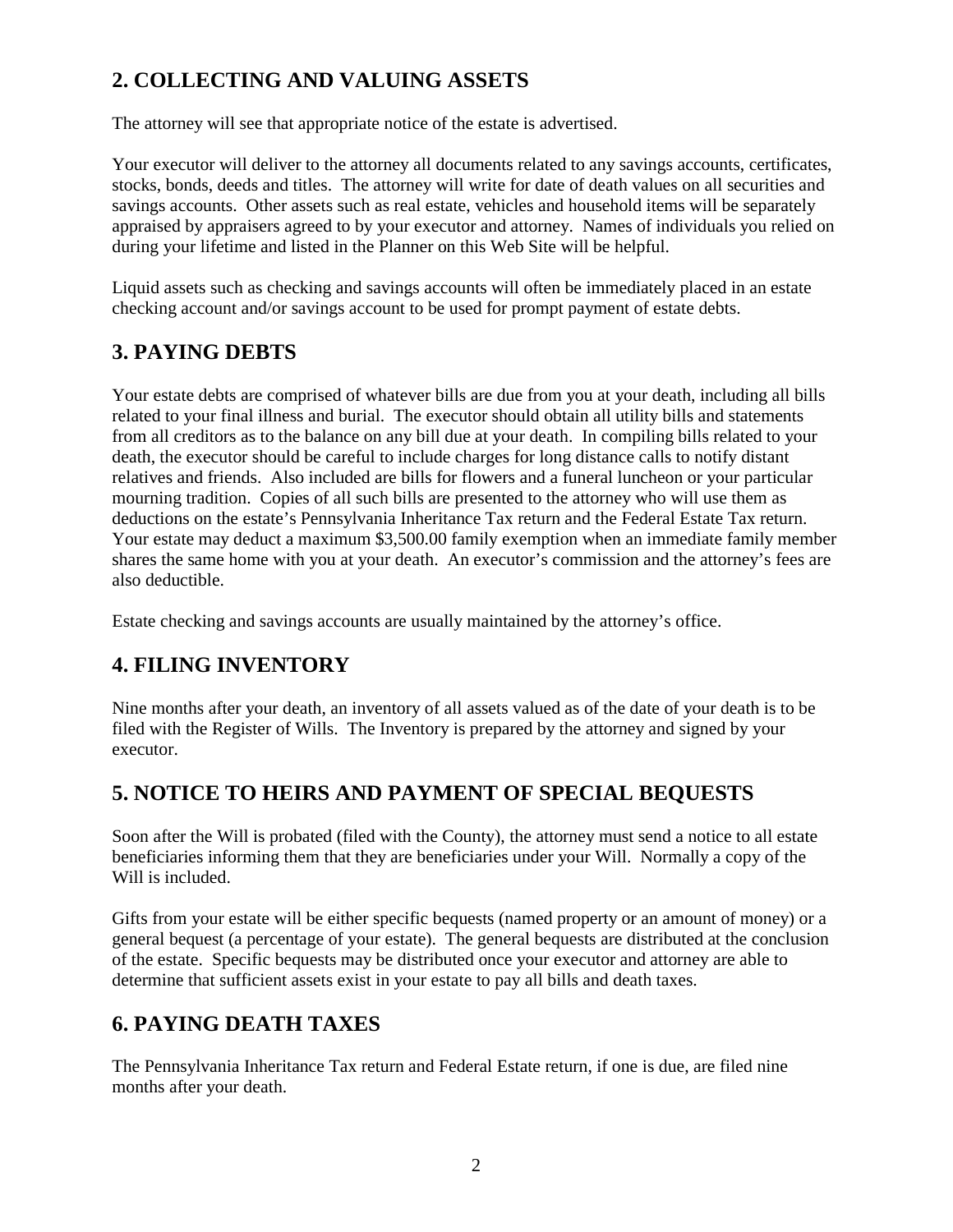If your estate has sufficient cash assets, an estimate of inheritance taxes can be made. A five percent discount of the Pennsylvania Inheritance Tax will be give for any payment on account within ninety days of your death.

Pennsylvania Inheritance Tax rates were modified for all persons dying on or after July 1, 2000. Beneficiaries are required to pay at the following tax rates on the adjusted gross estate:

- 4½% most lineal descendants (grandparents, parents, children & grandchildren) 0% surviving husband or wife 0% - surviving parent or stepparent of child dying at age 21 or less
- $\bullet$  12% surviving brother or sister 0% qualified charities 15% all other persons receiving from an estate

The need to file a Federal Estate Tax Returned should be determined by conducting review of the then-current Federal Tax Code. The Tax Code is currently being revised on a frequent basis. Further, in some instances, a Federal Estate Tax Return should be filed even if no tax is due. You should consult the attorney and accountant regarding the need to file a Federal Estate Tax Return.

The returns are prepared by the attorney's office and are signed by your executor.

#### **7. EXECUTOR'S ACCOUNTING**

After all bills and taxes are paid and specific gifts have been distributed, and tax returns are approved, an Accounting is prepared. This Accounting includes a statement of all assets that originally came into the estate (the inventory) plus a statement of all income received through investment of estate assets. An itemized statement is made of all payments from the estate account. Any gain or loss from assets sold from the Inventory must be reported. Gifts already distributed are reported.

A proposed Schedule of Distribution of the balance of the estate is also prepared with the Accounting.

#### **8. CONCLUDING THE ESTATE**

Your executor must decide with the attorney as to the best way to conclude your estate. If the group of people to receive the balance of your estate is small and there appear to be no areas of disagreement among the beneficiaries, then the Accounting and Schedule of Distribution may be sent to each of the beneficiaries, along with a Receipt, Release and Order to Satisfy Award and an Indemnification Agreement for their signature. This method of settling the estate releases your executor from further claim and liability and saves your estate the expense of a formal filing with the Court.

If there are outstanding legal issues, or a trust is continuing beyond the settling of the estate, then a formal audit is required by the Orphans' Court. The attorney prepares all the papers for the Accounting and the executor signs them. The executor need not be present for the audit of the Accounting.

Distribution of your general bequests is made after the signatures of all beneficiaries are received or, in the case of a formal audit, after final Order of the Court.